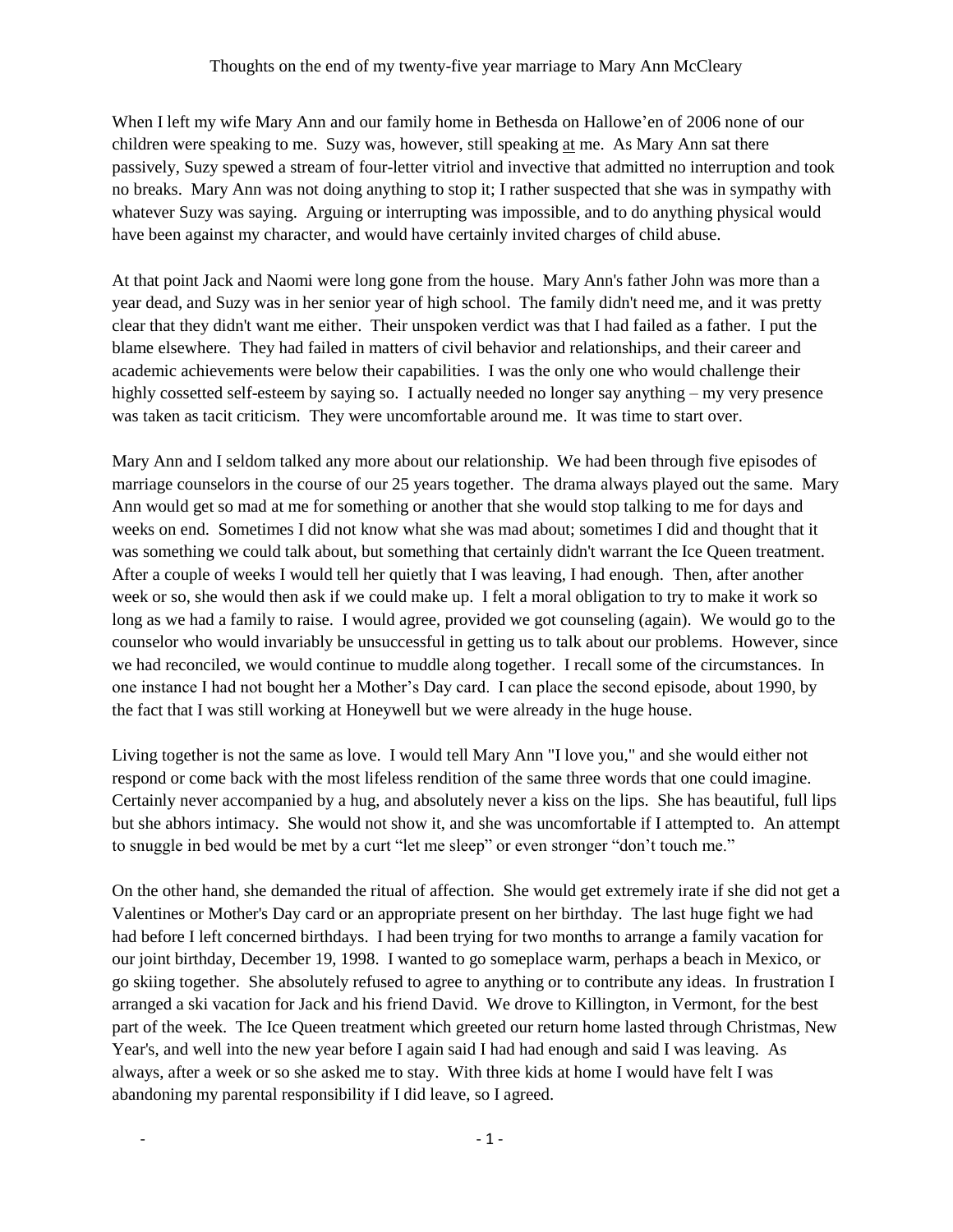It was painful for Mary Ann to ask me to do things for her. It was always prefaced with "Can I ask you a favor?" though it was usually the most natural thing in the world for a husband to do, such as dig a hole in the garden for a new plant. The problem was reciprocation. She had a deathly fear of being in my debt, as if I might ask for something in return which she could not offer. I, conversely, am quite self-sufficient and rarely asked her for anything that might be considered a favor. The things which I should not have had to ask for were not there for any type of compensation.

It was clear that things were not right. Mary Ann spent a great deal of time at work, and the time she was not working she spent watching television and doing a few household tasks. She had never had very much time for me, and it was now less than ever. I did what I could to free up her time. In 1998, when my business partner didn't work out, I simply folded the business. I was contributing ample income through the rental properties I had acquired over the years and through my management of stock market investments. We were comfortably in the top one percent of earners nationwide, and neither of us have very expensive tastes. We did not need my income. It was hard to get Mary Ann to give up keeping the books and paying the household bills. Her method for doing so involved a telephone bill payer; it was very time consuming. For more than a year she had resisted my suggestion that it would be much more efficient with Quicken Billpayer. I finally made something like a decree and that I was going to do it. It freed up a couple of evenings a week for her, but she chose to devote that newfound time to everything except me. The most frequent scenario was that I read in bed waiting for her, and was then forced to accept an explanation that she was too tired to give me any attention when she finally arrived there, despite the fact that she had done nothing except watch TV, and that I had generally invited her upstairs earlier.

Our last year together built to a crescendo of failures. I was enrolled in graduate school at the University of Maryland, and signed up for a study abroad course in anthropology that took me to Argentina for three weeks in January 2006. Naomi had been home over Christmas, and had gone shopping with me – more than that, encouraged me to go shopping – for a 25th wedding anniversary present for Mary Ann. We went to her favorite jewelry store, Na Hoku, with a Hawaiian theme, and got a lovely yellow and white gold pendant with a plumeria design. Our anniversary would be January 24, so I hid it away. Since I was the one who paid the bills, I kept the receipts as well. I put this receipt with the rest.

For whatever reason, Mary Ann looked through the receipts herself, and happened on this receipt. She saw the amount, \$2,500, and from her own knowledge of how jewelry stores work deduced that it was not returnable after January 14. She went into a frenzy. She called Naomi to ask where I might have hidden it. Naomi of course had no idea. Mary Ann was terrified that she might not like it and we couldn't get the money back. The fact that two and a half thousand dollars was not very much to us, and she had never in our time together returned any jewelry I bought her, and that Naomi had been in on the selection as an added assurance that it was probably in good taste, did not enter her mind. She did not consider asking me via email, which was certainly possible. She enlisted Suzy to go through all of my things looking for that pendant.

Suzy did not find the pendant. I forget where I hid it, but I apparently did a fairly good job. Probably in the garage. In any case, Suzy was ransacking my closet and found a surprise. She probably found a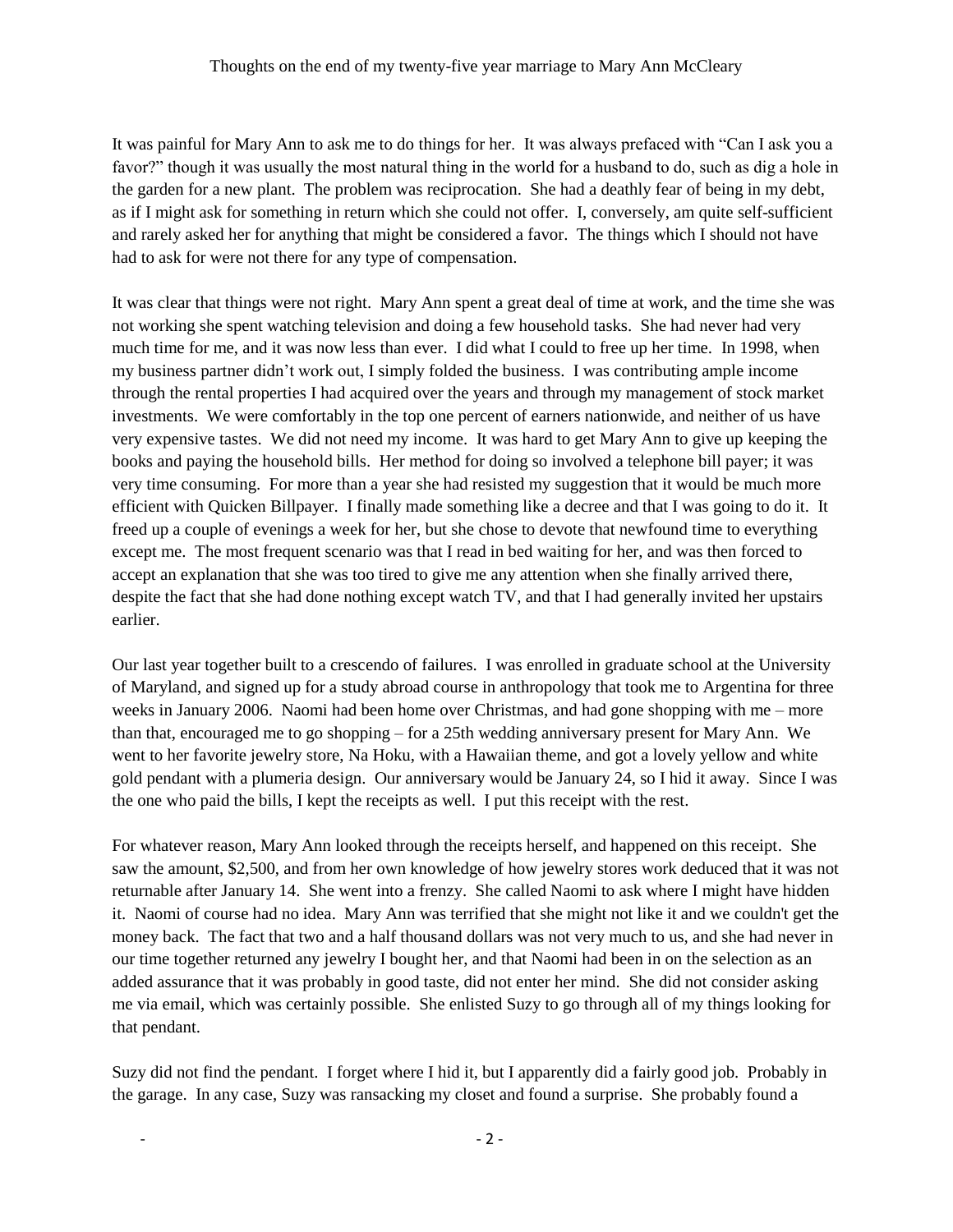### Thoughts on the end of my twenty-five year marriage to Mary Ann McCleary

couple of surprises, but the most significant was a shotgun. Mary Ann is absolutely phobic on the subject of guns. Absolutely unable to discuss them, or to accept any argument that they might be useful under any circumstance. I was in the Army and know how to use them. I went through the race riots in Watts and Hunters Point during the 1960s, and am of the opinion that the possibility exists that civil unrest will recur in our society. In any case, a \$200 shotgun represented a trivial investment for the kind of protection that would be absolutely unavailable if a real emergency presented itself. I reasoned that what Mary Ann did not know would not hurt her, and to be honest, I was pretty fed up with her nonnegotiable stands. This was something that could have never been discussed, so I simply avoided the discussion.

All hell broke loose upon my return from Argentina. We negotiated a compromise whereby the shotgun was kept upstairs in the attic and the ammunition behind a wall. Fine with me – civil disturbances usually give you a fair amount of warning. I gave her the plumeria necklace, which did look good on her. But the relationship had taken yet another blow.

With only Suzy at home, and her in her senior year, we were somewhat free to travel. Mary Ann agreed to a trip to Costa Rica. I had been long talking about finding a place to retire. We did not need the large house, and Mary Ann knew that I thought it was too big even for a family of five, and certainly too big for empty-nesters. More than that, it would be too attractive of a place for the kids to return if they were not making it on their own. I had strong feelings on the subject. Once they were out of the house, I thought that it was a bad idea to allow them to come back. Better, if need be, to give the little bit of money to help them on their way to independence.

The proposed idea of the trip to Costa Rica was to get away from it all for a week and to look at places to retire. Mary Ann handled all the arrangements. She rented a house in Escazu, one of the nicer suburbs. She made sure that it had Internet connectivity so she could stay in touch with work.

The way it worked out, she spent virtually all week on the Internet. No time for me, so I used the time to explore. The two of us did get out one day, mid-afternoon by the time she was ready, to go to the top of the Poas volcano. The tour book said it was interesting to see the volcano itself and that the view from up there was great. Having started late, we arrived at 4:00 just as they closed the place in our faces. Going back down the mountain, me driving and Mary Ann navigating, we got lost trying to get back on the freeway. I was not terribly concerned, because we were clearly driving east along the north side of the valley. San Jose city was in the middle and home was on the south side. We might not know the roads, but we weren't lost. We were, however, stuck in increasingly thick traffic, inching our way through villages. When we saw a cop, we asked directions and got home. To me it had been an interesting adventure; to Mary Ann it had been a nightmare. We went back up the mountain a couple of days later, got some good pictures, and carefully threaded our way back down the way we had come.

Way up on the top of the south valley wall, high above our rental house, was a restaurant with a view of all San Jose. We went there to celebrate our 25th wedding anniversary. We had driven up in fairly dense clouds, but the weather cleared when we arrived. The view was spectacular and we had the place to ourselves. The service was impeccable. And we had nothing to talk about. Twenty five years together and the conversation hung like lead. We had nothing in common. The children were scattered and uncommunicative, and talk about the future was uninspired and uncomfortable. She expressed the ritual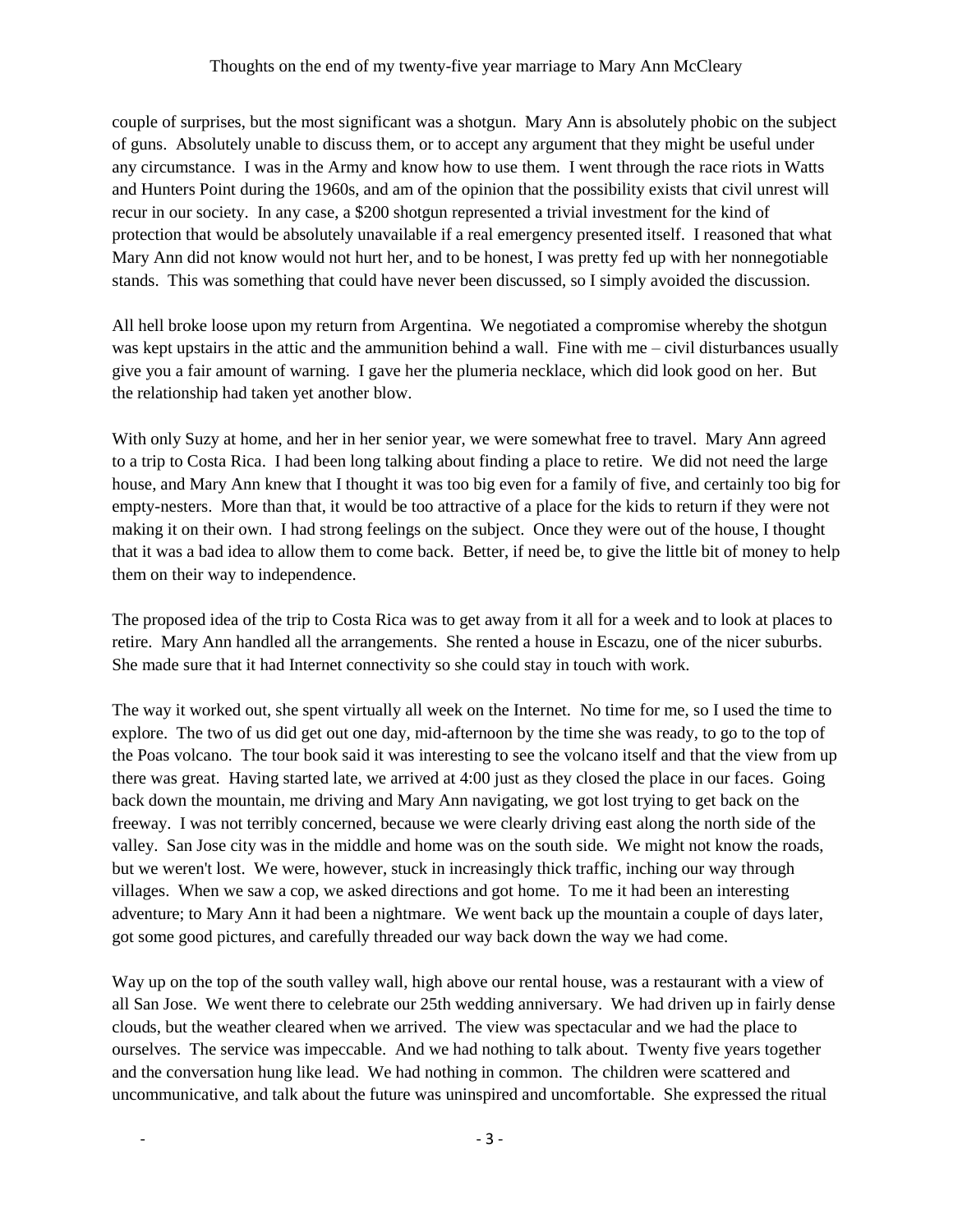concerns about my having a couple of glasses of wine before driving down that hill, and then we went home.

That weekend we went down to the coast at Manuel Antonio. Mary Ann had found a really fancy hotel at the top of the bluff overlooking the Pacific. It was a 15 minute walk down to the beach, but well worth it. I went several times. The weather was not fit for sunbathing, so Mary Ann stayed in the hotel. We took a tour of the national park with the very alert guide who was able to point out lizards and birds which we never would have seen on our own. We then headed back to San Jose.

On our last day Mary Ann pointed out that we hadn't looked at any real estate. That was true; she had been tied to the Internet all the while we had been there. Although we had talked about it, I certainly hadn't wanted to push her for us to see anything. I was surprised that Mary Ann proposed that we should do it.

In my explorations I had discovered a real estate office, so we went to talk to them. An agent showed us several properties, including one buildable lot would have been ideal for a retirement home. We took the literature, had quite a long talk with the developers, and told them that we would talk about it when we got home to Washington. My heart was not into the prospect of a gated community away from everybody, but I feigned interest enough to see what would come of it. I had been slow rolled often enough by Mary Ann to be convinced that she would never agree to it. The only suspense was discovering her excuse. Sure enough, after the salesperson called her a couple of times back in Washington, the deal quietly died.

The true reason, I am convinced, is that Mary Ann does not want to retire. She did not want to retire when she was married to me because it would have entailed spending time with me. As should be clear from the above, she was ill at ease with me. Mary Ann's work is her anchor in life. It is her retreat. My role in setting it up in 1992 had been fairly minimal. I assured her repeatedly that she should take the risk. We could afford to lose some capital if the company went bust, and that the company represented her best opportunity for the kind of independence she had always spoken of. Once it was going, she systematically, thoroughly and emphatically excluded me from its operation. I would have liked to have been involved. Work in her company requires a knowledge of business, foreign trade, computers, and foreign languages, all of which are among my strengths. Nevertheless, she absolutely did not want me to be involved.

Although I always got along well socially with her three partners, Charles, Dan, and Tom, she was insistent that they did not want me anyplace near the business. If that was her attitude, I am sure that she convinced her partners. Whatever the case, I pursued my own business successfully, although hers had a much more unique franchise to exploit and had the potential to be more lucrative. I had sensed her lack of trust in me for a long time, and this business with her company only brought it into sharper focus. Ironically, she does not trust her partners either. She constantly griped about their ethics in dealing with clients, their willingness to overbill, and their lack of conscience about taking extended vacations with their families, leaving the other partners to carry on. I could never convince Mary Ann that she should simply follow their example, at least with regard to vacation time.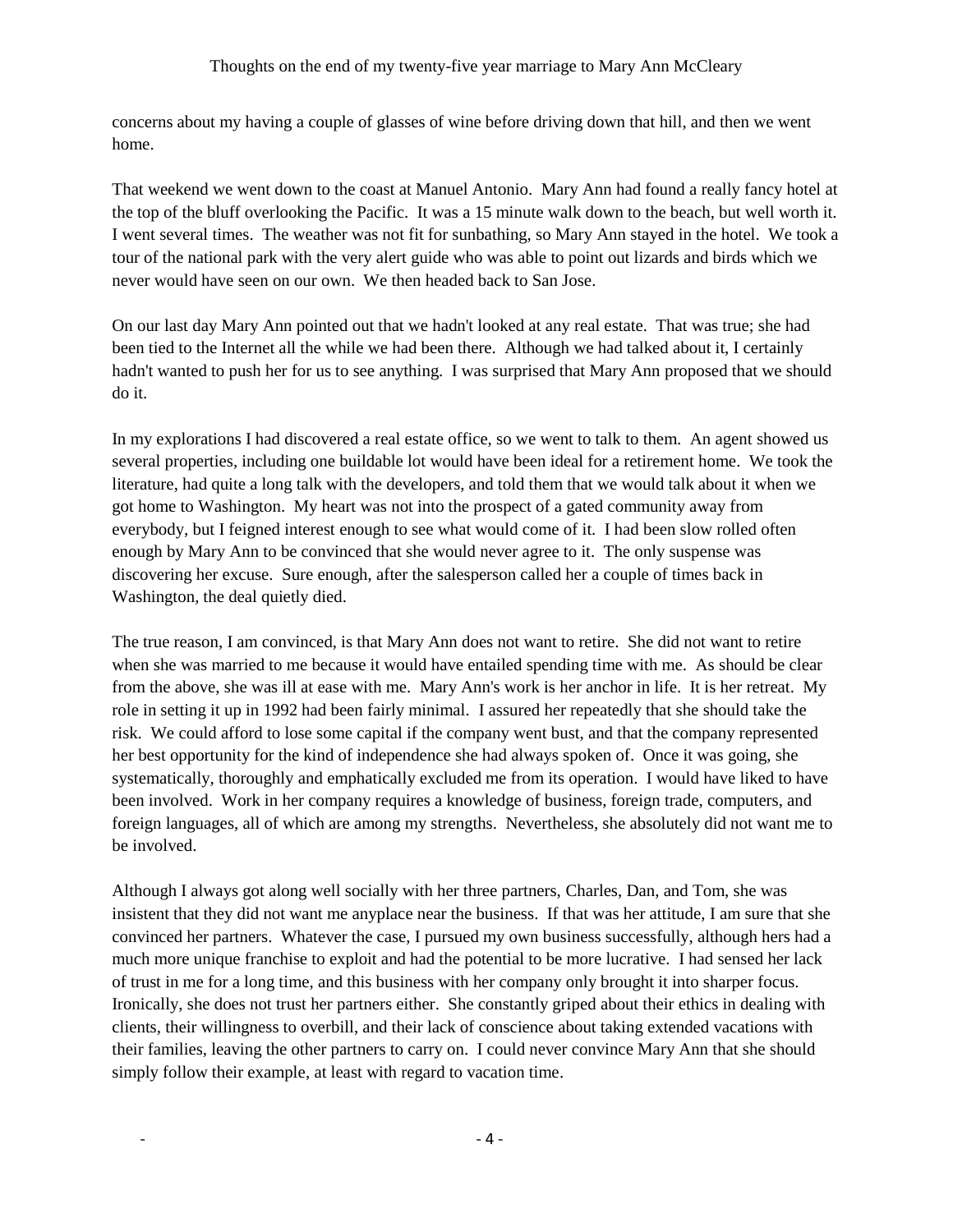### Thoughts on the end of my twenty-five year marriage to Mary Ann McCleary

My wedding ring was a barometer of the health of our marriage. It had been a personal defeat to me when my first marriage failed. I thought long and hard about what I could have done to prevent that. I resolved it would work with Mary Ann. As a symbol, I never took my wedding ring off, even to show to somebody. It remained in constant contact with me for more than ten years, an emblem of my commitment. However, commitment or not, love never grew in Mary Ann's heart. She was pleased that I was there and contributing to our wealth, which mattered a great deal to her, but she never gave her heart to me. Her conduct was as blameless as she could make it, but without warmth. She made sure they kids saw the pediatrician, got to school, attended sports meets, etc., but she never talked much with them or with me. Though we made a ritual of eating together, there was little dinner table conversation. Sometime midway through our marriage I got something under my wedding ring which caused my finger to itch. I took the ring off to give it air. Mary Ann made no remark, and it stayed off for increasingly long periods of time.

During the latter half of our marriage there were only occasional lapses in the elaborate protocol of noncommunication. One of those occurred as we were talking about the real estate in Costa Rica. Mary Ann suggested that the reason I wanted to move there might be to get a Latin mistress. What a revealing statement! She knew that our relationship was anything but romantic, and that I am a romantic at heart. I answered quickly that no, if I wanted a mistress, I would already have already had one in Bethesda. I didn't take it further. I knew very well from conversations early in our marriage that Mary Ann could not have tolerated my having another woman. She would not have missed my love – she didn't want it in the first place – but she could not have borne the embarrassment, the loss of face, associated with having an unfaithful husband.

The thought of having affairs had crossed my mind, of course. My observation is that they usually end up, at a minimum unsatisfactorily, and often enough in disaster. They inevitably involve deceit, and I'm simply not very good at it. Therefore I never cheated. I had had a couple of episodes in my single life when I had two girlfriends simultaneously, and rather than exulting in it, I felt that I was being dishonest and invariably ended one relationship rather quickly so I could focus on building something serious with the other. I have believed all my life in a one-man, one-woman relationship, bound together by love and children. The advice I give my kids, and which I follow myself, is not to waste your time in a relationship that isn't going anyplace. That has often meant having an empty bed for long periods of time as I looked for a relationship that I could enter without knowing from the beginning that it would have to end. As I reflect back, this approach has also given me a remarkable degree of control over my love life. No woman has ever left me or cheated on me. I credit this extreme luck to the fact that I have avoided getting into unworthy relationships, and I have tried to be open and honest with the women I have loved. And I have been faithful.

We did not have a summer vacation in 2006. I was not working on much serious. I should have taken my comprehensive examinations for a Master's degree in statistics at the University of Maryland, but I put it off. I had no idea what I would do if I got the degree, and no stomach for studying for it. I dabbled at a computer instruction program for private schools. I didn't push it terribly hard, and the schools I talked to were not terribly interested. They assume the children know how to use computers without being taught. Raising the question of how effectively children use computers touches on uncomfortable questions about the rest of the curriculum.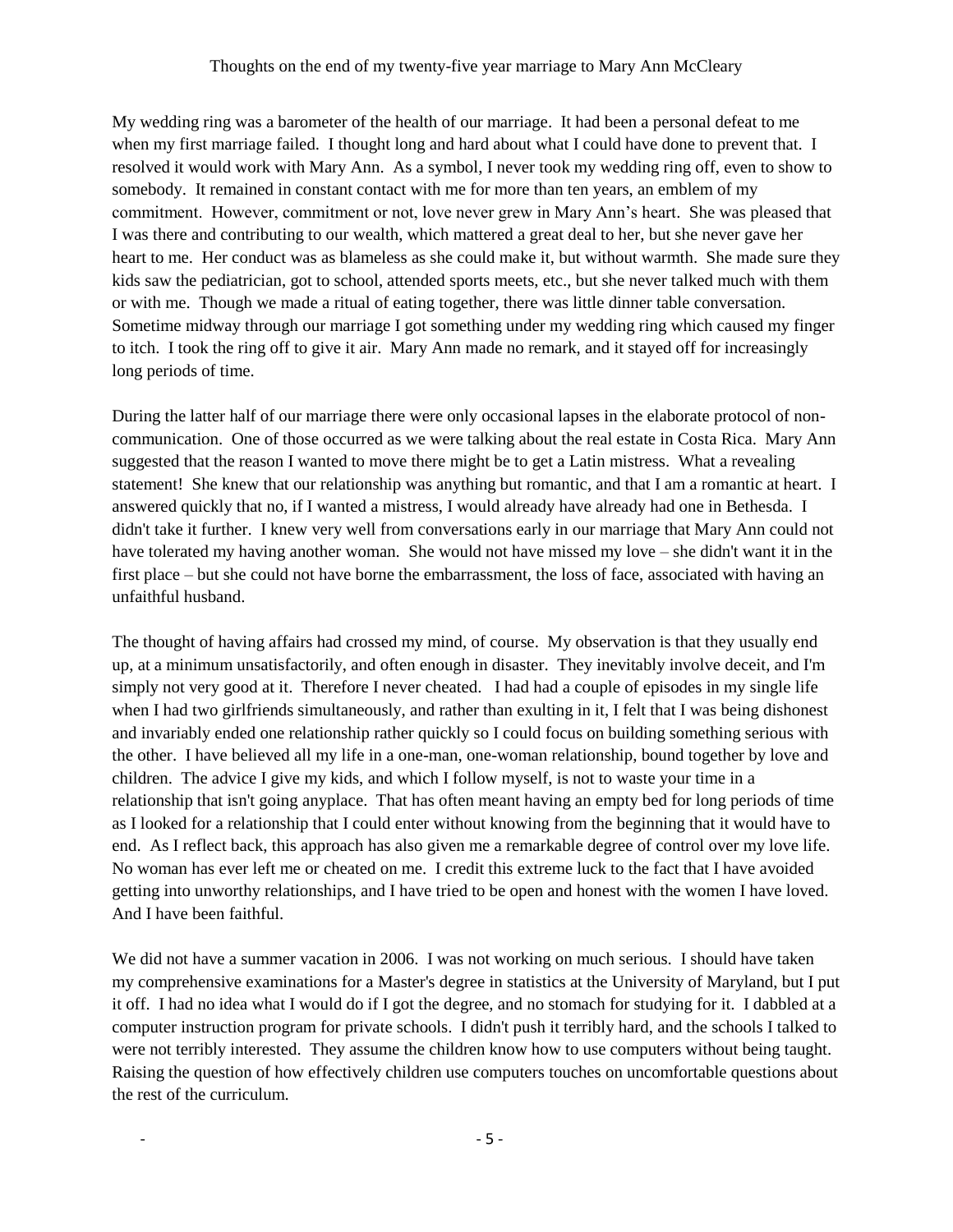Mary Ann and I had very different views on money. It is her nature to worry, and she is constantly concerned that she will die poor, spending her last days forgotten in a nursing home like her grandfather did. This craving for money, and not knowing what else to do with her time other than pursue money, drives her to continue to work. Although she never criticized me to my face, she complained to other people that by not working I was not holding up my end of the marriage. She felt that I should be doing something to earn a salary. For my part, I felt that I should be doing something meaningful. In any case, I was doing neither. I was, however, actively managing our stock portfolio, which was doing quite well. Throughout our marriage I had managed a string of rental properties which I had acquired before and during our marriage. I sold the last of those in 2001 and had our assets in the stock market, and spent a fair amount of time researching stocks. Mary Ann never understood stocks, never trusted the stock market, and never considered my stock market earnings to be the result of real work in the same way as her W-2.

I have off and on had some nice cars. When Mary Ann and I married I owned a Mercedes 450SL sports car and a Mercedes 600 limousine. The former was a lot of fun; I drove it for 8 1/2 years and actually sold it at a profit. The latter was a money pit which I got out from under by giving it to the church early in our marriage. As the children were growing up we owned a series of practical family cars, but as soon as Suzy was leaving home I had an itch for another beautiful car. I bought a blue 2001 BMW Z8. The car itself was rare enough, and the blue color very hard to find. I went to Florida to pick it up, and on the way back planned a weekend with my friends Edward and Susie Kinney in Savannah. Since we had not had a vacation, I invited Mary Ann to come down and drive home with me.

That weekend was miserable for her for several reasons. First, though she didn't at first express it, and although objectively we could easily afford it, she thought that the car was a miserable waste of money. That accusation came out repeatedly after I moved out in November. Secondly, Edward and Susie are quite social people. We went out to several clubs in Savannah and fell into conversations with some of the denizens of the barrooms. Edward, Susie and I were quite at ease, Mary Ann stiff and miserable. When we left, she complained about how uncomfortable the car was for the entire, long drive up to Bethesda. To sum it up, that weekend was absolutely no fun for her and she had not made any effort to make it fun for anybody else. I think she resented that the rest of us enjoyed ourselves anyhow. Mary Ann had never had much interest in my friends. We kept quite separate circles of acquaintances, the only overlap being Mary Ann Fisher, our neighbor, whom I had known prior to our marriage, Sue Jacox, mother of one of Jack's friends and an employee of my company, and Edith Purdie whom I had known as an independent consultant.

Suzy continued belly dancing as she entered her senior year at Walt Whitman high school. The leader of her troupe was Karen McLean, an attractive divorcee in her 50s, an interior decorator with a decidedly sour attitude toward men. The other members of her troupe were all older than Suzy and had similarly bad experiences with men. Suzy had adopted the attitude that men were useless, abusive, and certainly not to be trusted. She made a horrendous accusation against her brother, one which neither she nor Mary Ann never articulated explicitly for me. I believe Jack when he says it is nothing serious, but nobody has ever told me any details. I suspect he saw her naked in the shower or something like that. Whatever the reason, Suzy rather publicly accused her brother of being a sex criminal. Once I recall she told me that all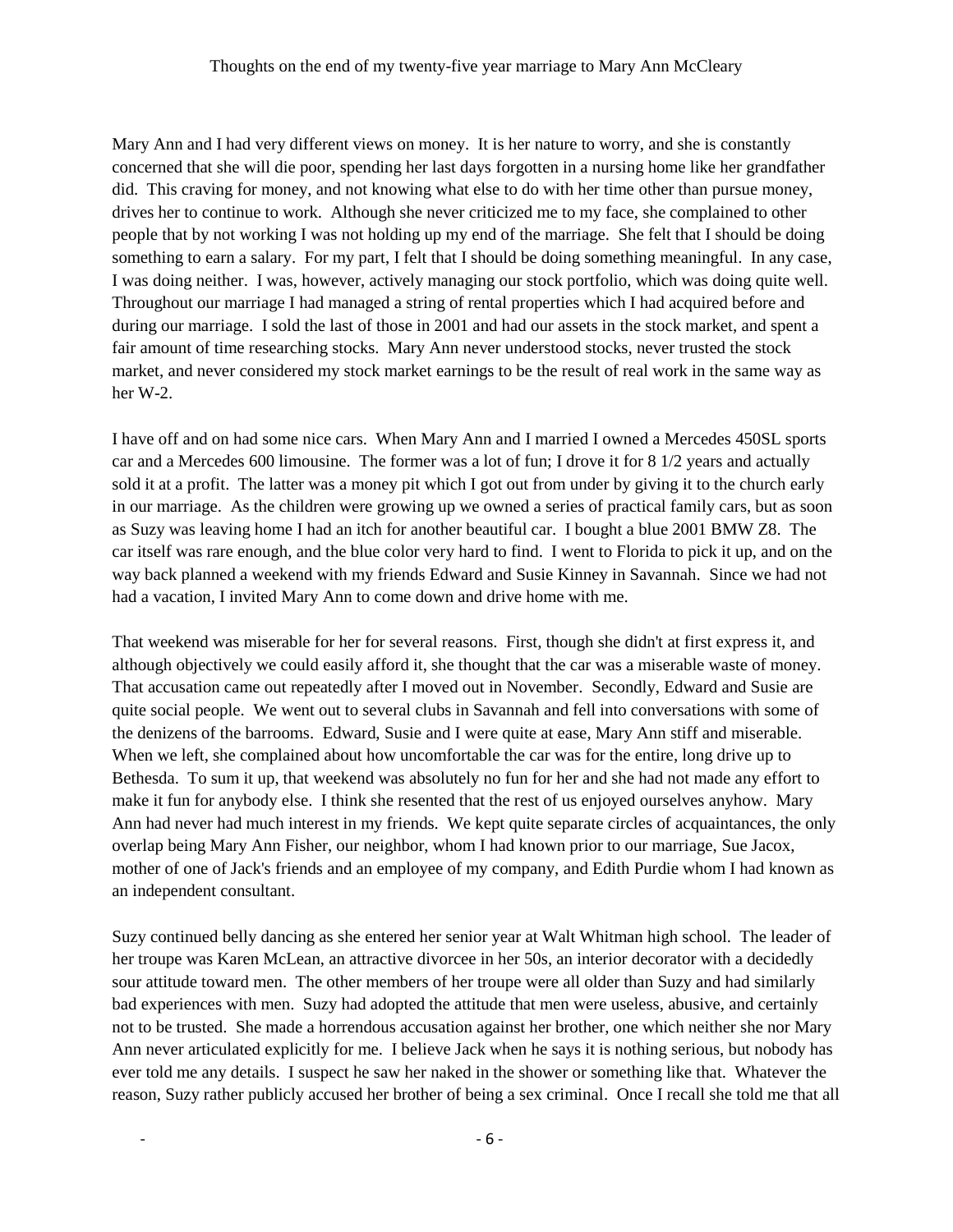men abuse their wives, and it has been like that throughout history. I countered with a few questions. Did I ever abuse her mother? Did her maternal grandfather ever abuse her grandmother? On either side? How about her aunts and uncles? She refused to answer, but refused likewise to change her stance. Dogma is dogma. Whereas earlier in her life Suzy and I had talked frequently and easily, our discussions much more frequently took the form of arguments. I was the only person in her life who would ask her to question the stream of propaganda to which she was subjected on all subjects politically correct, from global warming through diversity and subjection of women. Rather than question the dogmas, she simply shut me out. I'm still out.

Part of the problem was simply a matter of my calling her on her hypocrisy. In one example which sticks in my mind, she insisted on being driven to a health spa where she could work out. She flat rejected my common sense observation that walking the mile and a half would be good for her. She insisted on being driven to school, when once again the walk would have done her good. I offered repeatedly to walk with her, and she refused every time. I do not think she ever walked that one mile to Walt Whitman High School. She also refused to take the bus which stopped at the end of our street, because it came too early for her, and she refused to learn how to drive because cars pollute the environment. She found no contradiction in her demand to be driven instead. Mary Ann gave in and drove her to school. Sometimes, frequently even, after Mary Ann had made this concession I wound up doing the driving, since Mary Ann did have to go to work and I had nothing pressing to do. I have to confess that I often use the occasion to rag on Suzy for taking advantage of us. I never accused her of being pudgy, which a less generous person might have done, but I did suggest the exercise would do her good.

We had failed our children in several ways. Most visibly, they all smoked. They did not respect their bodies; as I noted above with Suzy, they did not exercise with any regularity or particularly control their appetites. They did not show self-restraint or respect for their parents. They would curse you to your face, and if they did not want to hear what you had to say, simply cut off all contact, a process quite similar to the Ice Queen treatment with which I was so familiar. Mary Ann and the wider community of Bethesda applied a therapeutic model to all such behavior. We sought expensive psychiatrists to explain it and remedy it. I was the odd man out – I thought it was a matter of character, and that we as parents had failed our children by not teaching them character. In any case, I was a voice in the wilderness. The children were out of the house and there was not much I could do at this late date.

Mary Ann did not support my disciplining the children. Naomi lied vehemently and habitually. She threw tantrums. At one point, when she was perhaps five, I was fed up and smacked her bottom. Mary Ann said she was calling the police. I invited her to do it, and she backed down. But that was the pattern. Mary Ann found every lie Naomi told to be somehow believable. Lourdes the housekeeper and I made it clear that we didn't believe a word of them, but Naomi slid through experiencing no discipline.

I attempted to require that the kids finish their homework before watching TV; get up before noon on weekends; get physical exercise; be called to account for obvious lies; make their beds; clean up their own messes rather than leave it for Lourdes; keep a civil tongue when talking to us parents. The upshot was that the kids learned that there were no consequences for whatever they might do. Now that they are adults I am sure they encounter consequences every now and again, such as Jack's inability to ever find a paying job in the capacity of a college graduate, and equally sure they find was to blame everybody but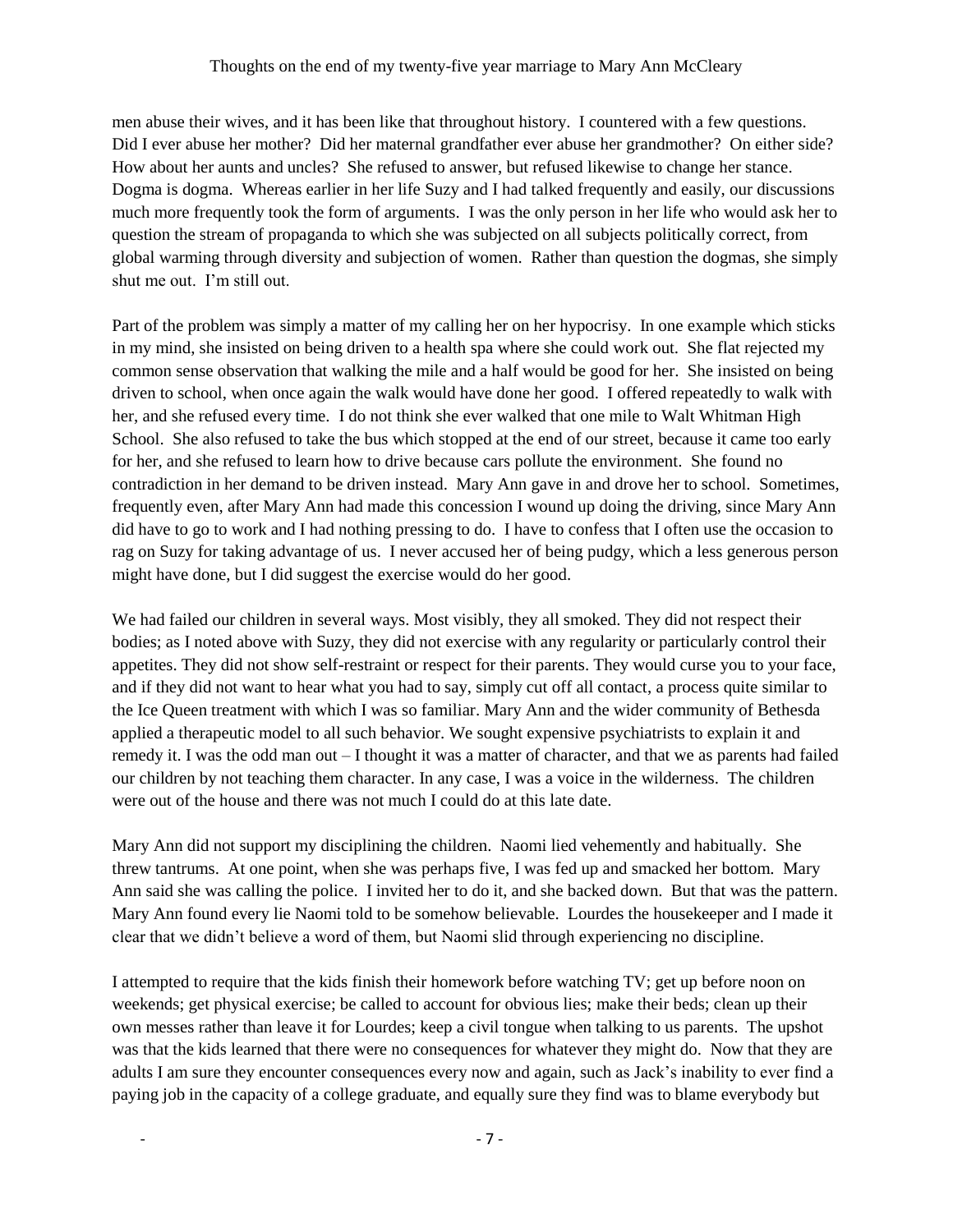themselves for the problem. Though I haven't heard it, I would not be surprised to find that they have devised some rationale for blaming me. Here it is, kids. We didn't discipline you. We never required that you develop character.

We did not indulge our children any more than families in the neighborhood or in school. All went to summer camps and belonged to a swimming pool. As a teen Jack went to summer snowboard camp in Oregon a few times and to Nicaragua with me. Suzy went to Haiti and Peru for community service (admittedly, with me, which imposed some small limit on what she could do). Jack accompanied me on expensive bicycle vacations in Canada three summers in a row; Naomi joined for the last one. We offered these experiences freely, and did not ask that the kids do anything in return.

A significant part of the divide between my children and myself concerned pride in our culture. I trace my ancestry back five centuries along some lines, through the Mayflower. I am proud of what they accomplished. I am proud of what the European civilization developed culminating in the ideas of the Enlightenment. My children, conversely, were taught pretty much that white people, and especially men, and especially Christians are historically evil. I mentioned elsewhere that Suzy condemned us all as wife beaters. In school they studied the evils perpetrated on Japanese-Americans interned at Manzinar, overlooking the treatment of Chinese and British prisoners by the Japanese in Manchuria and Singapore. They lamented the treatment of Indians, without reference to, such instance as the massacre of my ancestors at Fort Seybert, West Virginia, or the unpredictable truth that the Indians were enormously susceptible to European diseases. They learned of the anti-Semitic horrors which killed six million during the Holocaust, without the balance of the six million or so killed in the Ukrainian Holodomor of 1931-32, led by Soviet Jews such as Lazar Kaganovich, or the ethnic cleansing, the brutal removal of Arabs which preceded the establishment of the state of Israel. The history they learned was not wholly incorrect, but it was very one-sided. The education they received seemed to me to systematically undercut my moral authority as a parent and to reject any assumption that I might have learned some morality through my Christian heritage.

The children would present, but not defend the positions which they learned in school, from their friends and perhaps the media and their mother as well. They would not answer my rebuttals, simply painting me as morally deficient for parting from the party line. They cut off communication. "How sharper than a serpent's tooth it is to have a thankless child!" They had no appreciation for the silver spoon that had fed them – best of schools, supposedly the best of psychological care, and attending the best of colleges, fully paid for by the proceeds from selling real estate I had bought before marrying Mary Ann.

Mary Ann made the beautification of our house a perennial project. From the time we moved in 1989 she always had some renovation afoot. First we needed a pond in the garden, with some goldfish. Next it was spiffing up the living room, a space which nobody used, on which she spent a couple of years' planning. It turned out that one of the tenants in rental houses was a carpenter, and knew a master woodworker. We made the introductions, and he came up with a plan to rework the living room. It was a lovely piece of work, several thousand dollars' worth, though even after it was completed there was still never much of anybody in the living room because the house was simply so big we didn't need it. The cats helped Mary Ann's other projects along by urinating on the family room carpet. I worked manfully to try to remove the smell, but Mary Ann's nose was too sensitive, and nothing would do but that we get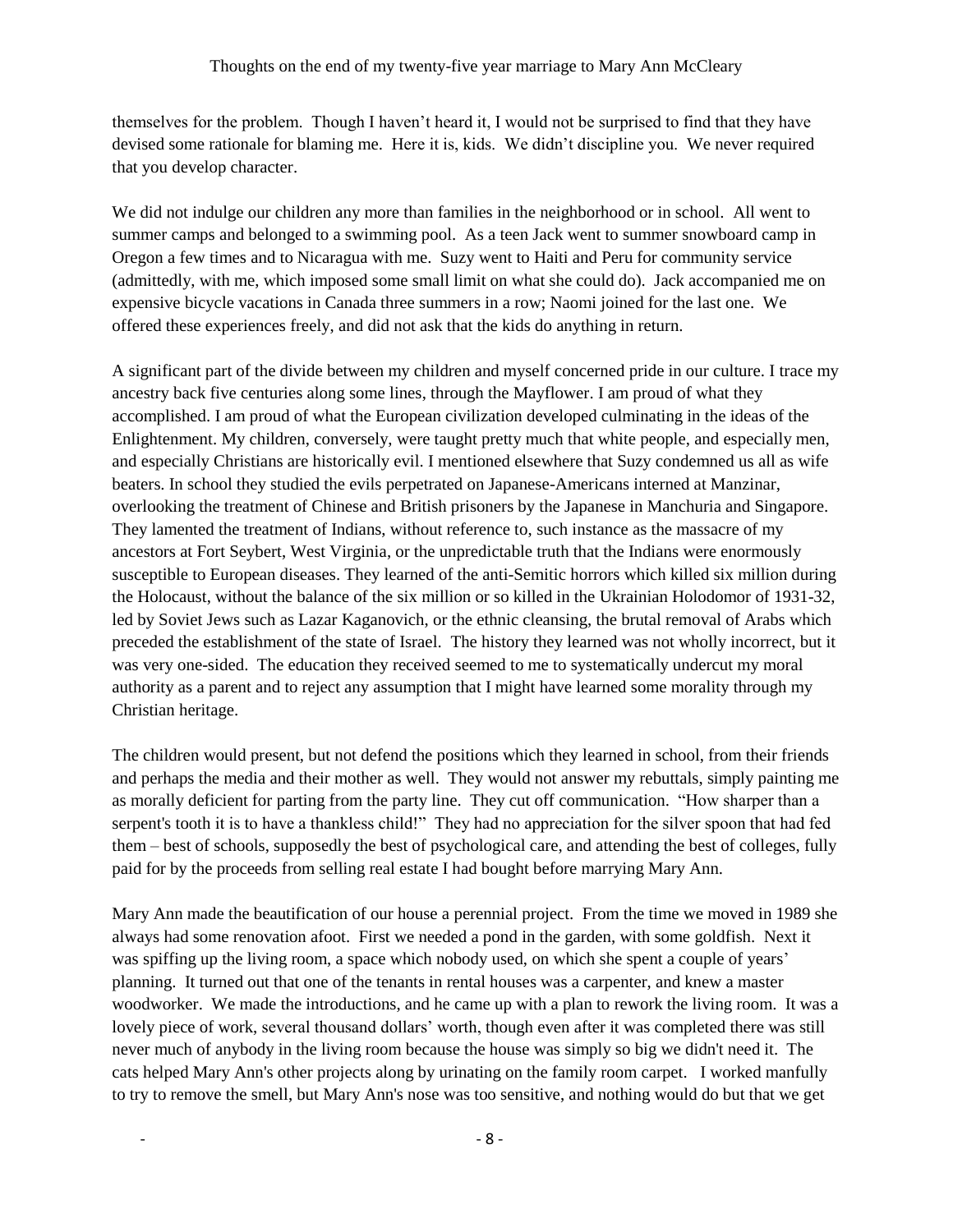hardwood floors. They repeated the favor in the master bedroom, with the same result. After everything that could be reworked had been reworked, Mary Ann started to fill the house with decorative pieces. Her taste was good, and we could certainly afford it, so I went along. It wasn't my priority, but it kept the peace.

The last beautification effort, however, was over-the-top. She engaged Karen McLean (Suzy's dance troupe leader, above) to redo the family room. Karen proposed some oversized sofas to replace the Swiss ones that I had bought in Germany thirty years prior. I had paid \$5,000 in 1972 money for absolutely the best possible leather furniture, and we had successfully reupholstered it three times. The kids had grown up romping on that living room set; it had been the center of our family life. Now Mary Ann wanted to replace it with some tacky, bloated modern stuff. I was strong in my resistance. I told her I hated the idea. She would not relent. It is true that I did not go in that room very often because the television is there. I have never watched television, and of course television was the symbol of the disunity in our relationship. Every time I wanted to spend time alone with Mary Ann, she was always tied up with some "must watch" television program. I found it the height of irony that, at the time we split up, the program in question was "Sex in the City." There may have been sex in the city, but not much in our suburb. The unhappy compromise was that we got my Swiss furniture reupholstered in leather and used it to replace the old sofas in the living room. Thereafter I never went to the family room to sit on the bloated new furniture, spending my time instead reading on my favorite sofa in the living room. I am sure that I looked aloof and disdainful. I was.

That was the backdrop as of the end of October 2006. Fewer and fewer things tied me to the family, and more and more things were separating us. I had been keeping myself prepared mentally and physically for whatever might come. Mary Ann called me her "young body husband" because I was religious about working out with the weights and the exercise bicycle I kept in the basement. I did keep my body in shape. I was trying to improve myself in other ways, broadening my mind by doing graduate work in education, anthropology and statistics, and improving my singing by participating in the church choir. Suzy's amazing screed, which I mentioned in the opening paragraph, was the triggering event. If Suzy no longer needed me, nobody else did and it was time to go. I retreated into myself, thinking for about a week how to bring the subject up. Mary Ann did so for me, asking why I was so reserved. We sat down and had a surprisingly brief conversation on one of those ugly new sofas. My opening gambit was to say that the marriage wasn't working; if we were going to keep it, it would have to be a lot looser. She answered as I knew she would, saying that she could not accept a "loose" marriage. I responded saying that it looked like divorce was the only option, and she agreed. We agreed that I would move downstairs to the empty apartment, where her father John had lived, that night, and move out of the house as soon as possible.

We got the kids on a conference call to tell them. Suzy was still at home. They did not express surprise; they said they had expected it. A year or so later, over the dinner that Suzy permitted before I left for Ukraine, saying she would feel bad if I happened to die without ever seeing her again, she expressed shock to learn it was I who had decided to leave. It was clear that Mary Ann had confided her dissatisfaction with me to Suzy, confirming the evidence of her behavior towards me.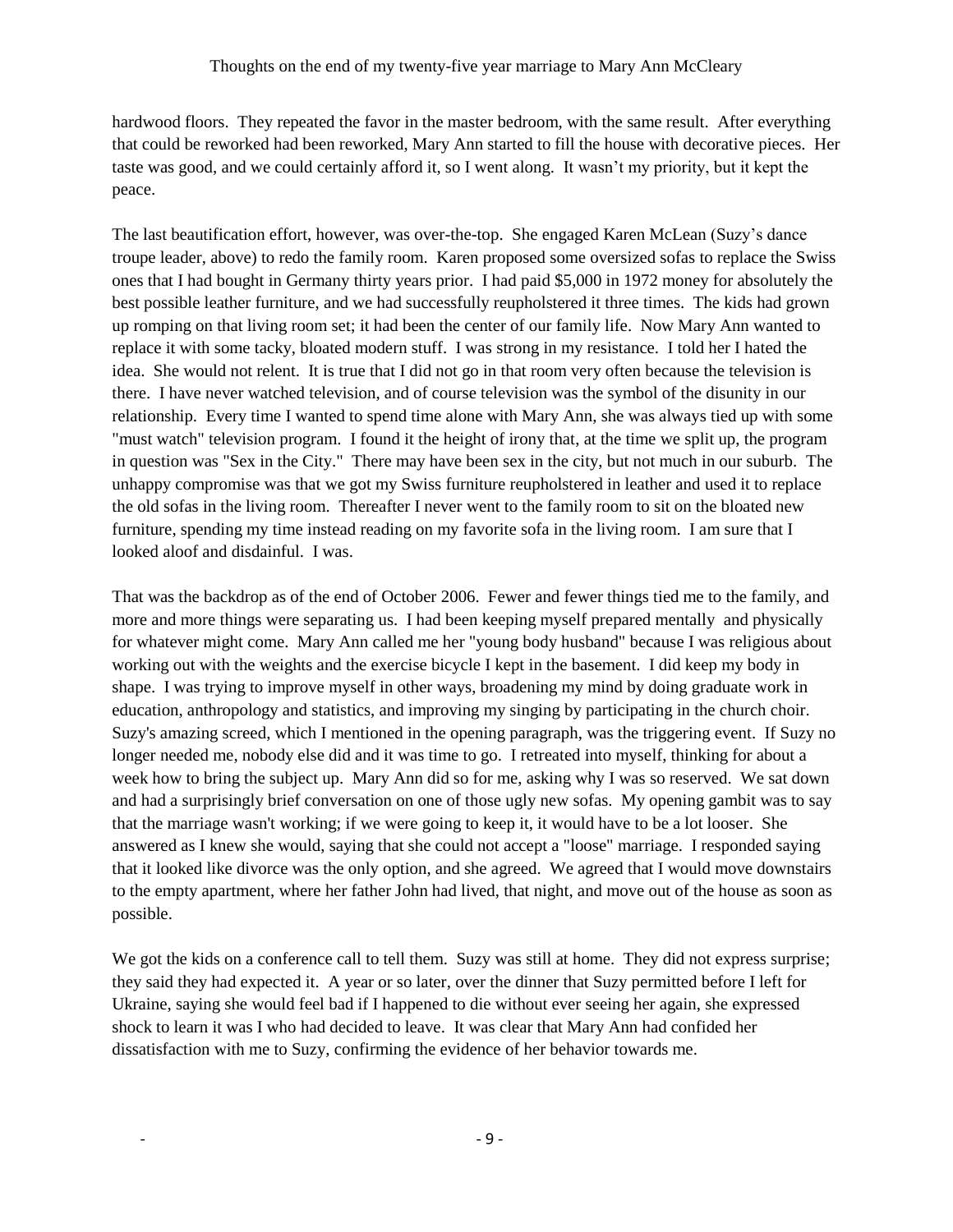# Bad-mouthing

I do not know the degree to which Mary Ann shared her thoughs on our marriage with the children. It never came up in my conversations with them. On the other hand, they could not help but notice the coolness.

Only one time did Mary Ann talk me down in my presence. In the early 90s she and I were alone in the kitchen as she conversed by phone with a family member. She started going on about my shortcomings. I was shocked. Shocked that she felt what she did, and doubly shocked that she would say it in my presence. I glared at her. That may be what women did in Fishtown and Croyden, where she grew up, but where I'm from you don't do that if you have any respect for your husband. She went on. I pinched her hard. She jumped, and stopped.

She attacked me. How I could dare to pinch her? I asked how she could dare to insult me like that. I said that her psychological attack on me was far more damaging than my pinch. The subject ended, and she never did it again. Not in my presence, at any rate. Evidence is that it did go on behind my back.

As best I recall, we had that conversation on Friday October 27, 2006. Saturday, October 28 I went looking for a house to rent. Sunday the 29th I signed a contract. Tuesday the 31st I sat home alone giving out Hallowe'en candy, and Wednesday the first the movers took me to 11408 Empire Lane in Rockville. Inevitably there was some stuff that I left behind. When I came back to get it, I found that Mary Ann had already changed the locks. She was not home, and she had charged daughter Naomi with watching me to be sure that I didn't go any place in the house or take anything unauthorized. I gathered my stuff, petted Shady, our cat, for the last time and left. I was back about two more times, first to get bicycles and other stuff from the garage, and several months later to get the convertible hardtop for the Z8. That was the last I have seen of that house.

I had not given much thought to the mechanics of divorce. Mary Ann proposed that we use an arbitration process called "collaborative divorce." She located a lawyer and went through all of the process in a very thorough way. Following her lead, I located a lawyer who also practices collaborative divorce. In the end we assembled a team of five Jewish ladies of a certain age. Although it was ostensibly as unbiased as possible, the Jewish lady who was supposed to be representing my interests seemed to be rather tepid in doing so, whereas Mary Ann's seemed fairly aggressive. Since the kids were grown, the only issue before us was dividing the community property. The yardstick for allocating it

was the lawyers' educated guess as to what the courts would decide, and the accountant's judgment as to the best way to approach the situation as far as taxation was concerned. Taxation was not a big deal, so it came down to a fair split of the community property.

I had had several hundred thousand dollars' net worth when we married in 1981. I owned a house in Washington DC, two houses in Maryland, half interest in a house in Reston, and had a fairly decent stock portfolio. Mary Ann, 11 years younger, didn't have anything except a Toyota Corolla that was partly paid for. We had done pretty well over the course of marriage, acquiring a couple more pieces of real estate, building our equity in the real estate, and each establishing pension funds. I had insisted that Mary Ann and her partners set up the pension system at the earliest possible moment, and they did so.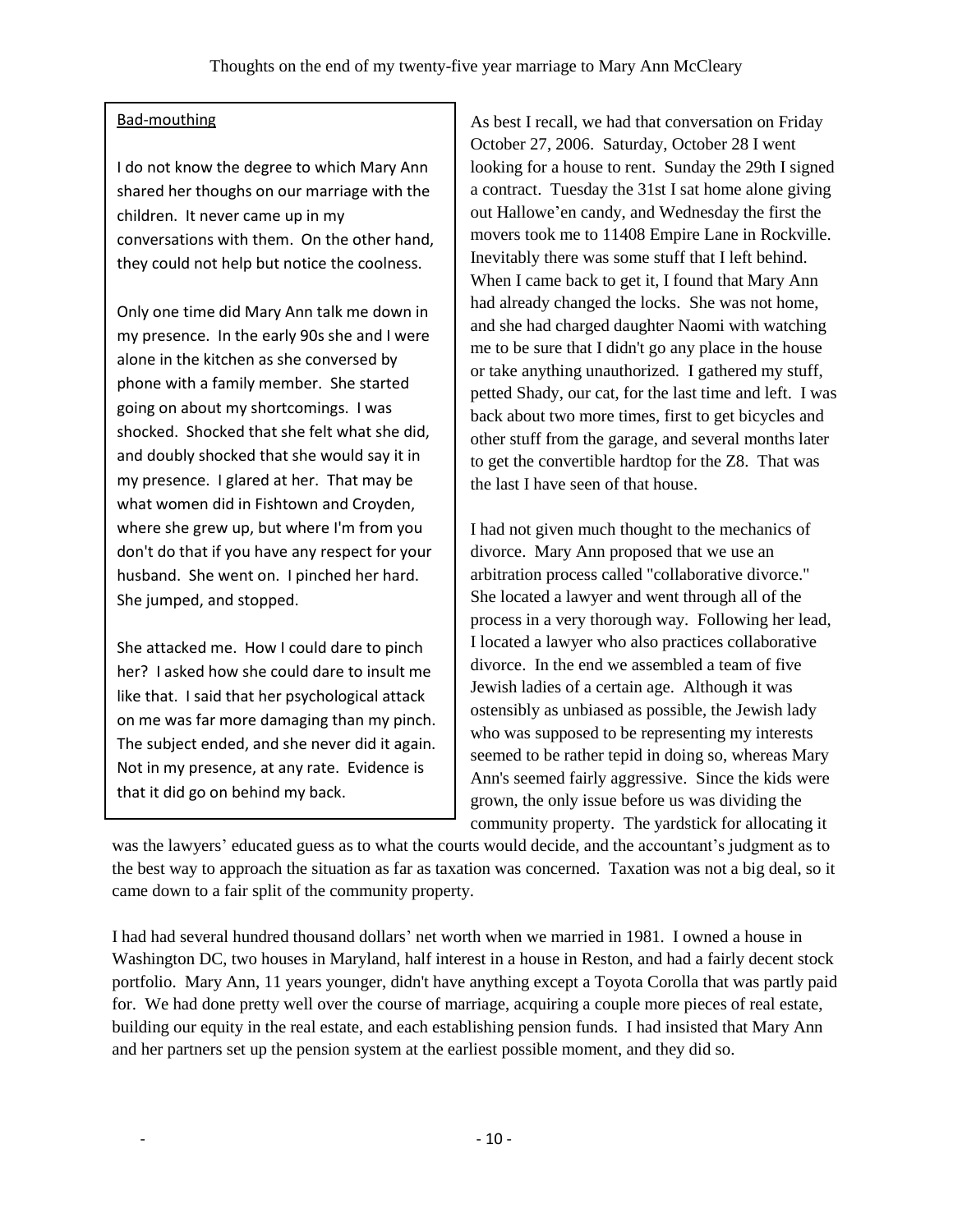### Thoughts on the end of my twenty-five year marriage to Mary Ann McCleary

By 2006 we had sold all of the rental real estate. Our assets consisted of a sizable stock portfolio, our two pension plans, the large house in Bethesda, and Mary Ann's business. The business was the sticking point in our negotiations. She found some algorithm for valuing small businesses, which put the value of this entity which was earning her \$300,000 dollars per year at only \$25,000. I considered that ridiculous. Common sense says that an asset should be worth some multiple, not a fraction, of what it earns. Our negotiations dragged on. At one point Mary Ann and I finally agreed on a settlement, shook hands on it, after which she backed out of it. I got disgusted. I had been planning on a trip to Ukraine, and I simply got my ticket and went. Time was on my side, at least the way her mind worked. She was earning money and I did not have a job. Our stock portfolio was booming, but she did not give me any credit for managing it, and instead saw me as a liability, potentially taking half of her salary. She came back to the table and agreed on pretty much the terms on which we had shaken hands, and then backed out once again demanding \$5,000 for some silly thing, I forget what, without which we had no deal. Disgusted, I gave her the 5K and it was over. The final decree came through on our common birthday, December 19, 2007, as she turned 54 and I 65. I got my pension assets and half of our stock portfolio. She got her company, her pension, the house, the other half of our stock portfolio, and custody of the trusts we had set up for the kids.

There was some curious interplay during the divorce. Mary Ann said at one point that I "at least could have waited until Suzy was out of the house." If that was the worst she could say, I reflected how weak the relationship truly was. She certainly didn't act like a woman scorned. She didn't even say "I loved you." She acted as if she had known this was coming for a long time, and went about the divorce in a very businesslike way. Nonetheless, she frequently wore the  $25<sup>th</sup>$  anniversary plumeria pendant, a fact on which I never commented. I had the sense that she would have been just as happy to forget the divorce and reenter the loveless, somnambulant albeit unchallenging relationship which we had had for the past decade.

Following up on the financial settlement, I filed the joint tax return for 2006, the last year we were together. Mary Ann had said she would do it, but made no progress as the April 15 deadline approached in 2007. A year later the IRS came back for more money. I had failed to include a 1099 for the money from her father's estate. She demanded that I pony up half of what the IRS wanted. However, this time I had the power. She had gotten her pound of flesh in the \$5,000 extorted for concluding the divorce. I was perfectly happy to let her fight this thing out with the IRS. She has an unnatural fear of authority. So far as I know, she wrote them a check for the amount they had asked and that was the end of it. Of course, both these minor money fights left some ill will.

Mary Ann had gone into the divorce proceedings at one point saying that I would be "the best ex-husband ever." She would not say that today. These two little money deals, involving amounts that are insignificant compared to our separate net worths, have poisoned our relationship. We have also been divided over the children. Jack moved back from Portland in 2008 and Mary Ann had him convince my roommates in Rockville that it was okay for me that he moved into that house, when I was in Ukraine and had not been consulted. I was outraged that Mary Ann would do such a thing and told Jack no, he was not welcome, please move out. As Mary Ann well knew from many years back, I did not want to coddle an adult child who should be making his own way in the world.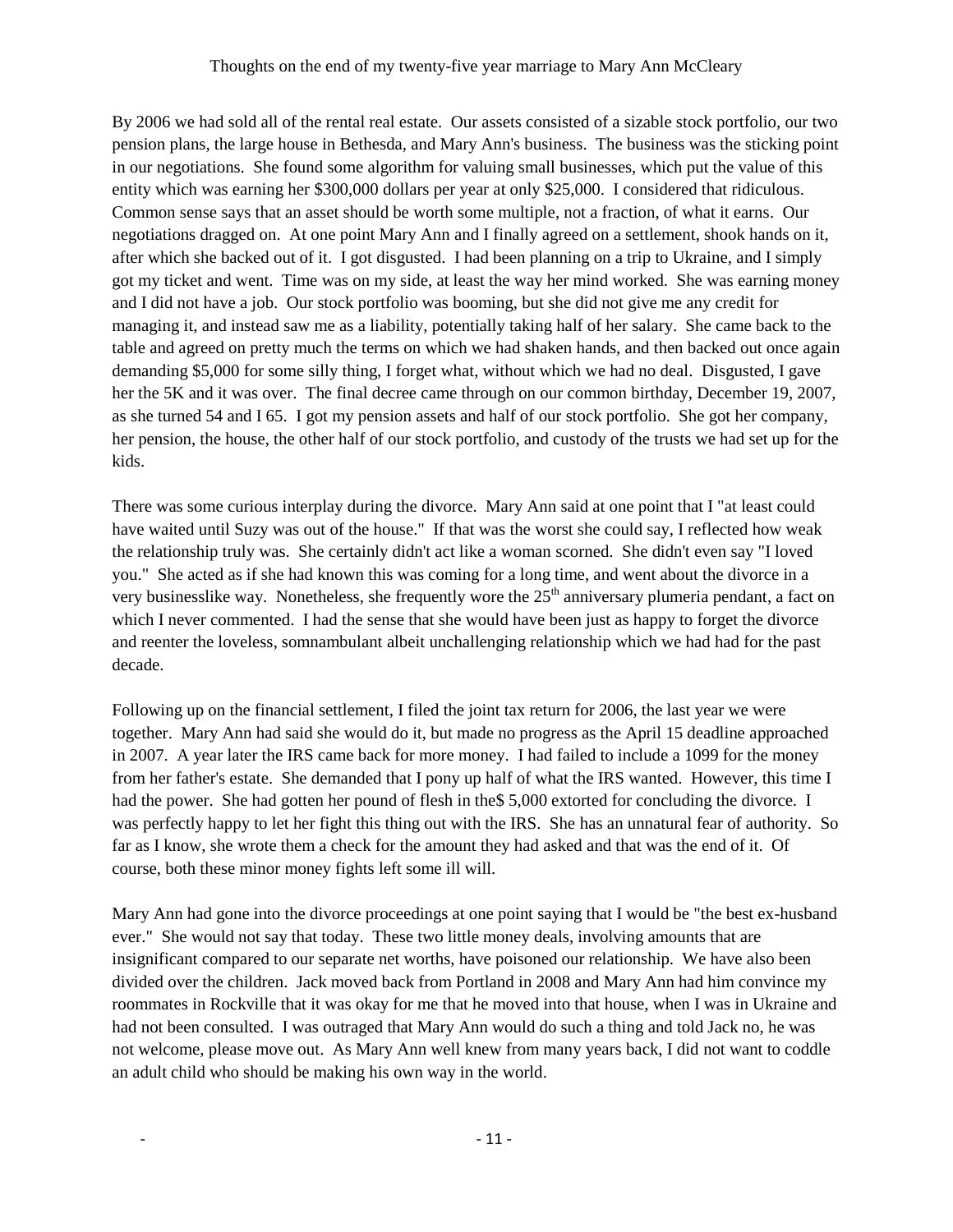Mary Ann later let him move in with her, a move which she came to regret when she could not get him out. In my last attempt ever to do her a favor, sometime in 2009 I tried to convince Jack that coming to Ukraine would be a good idea. He could work here as an English teacher and learn something of a foreign culture. Mary Ann undercut this offer in a way that made Jack angry with me and made me look like a fool. Mary Ann and I have not spoken since and my relationship with Jack is distant. I understand that after I invited Naomi, Mary Ann took it on herself to invite the two children who were not speaking with me to Oksana and my church wedding in Paris. How amazingly inappropriate – just plain ludicrous! I doubt they would have wanted to come, but I sent an email politely telling them that a wedding is the bride's day, not an occasion to mend issues with a prior family.

Perhaps the most singular thing about our divorce is that it was so late in life. I left on the eve of my 64th birthday. Most people achieve a certain level of resignation by that stage. A marriage may not be perfect, but there is a tremendous amount of inertia holding it together. What moved me to leave?

There were surprisingly few external pressures holding us together. Our parents were dead; we had satisfied their expectations of us. We had few friends in common. The church was my domain; Mary Ann rarely went there. She had no involvement whatsoever with my friends from the University. She never had much to do with my professional friends, and she made sure that there was an arms-length distance between me and her business partners.

We had only a couple of sets of friends in common, associates from my days with the Washington Independent computer consultants Association, Sue Jacox from St. Andrews and friends of my friend Mary Ann Fisher whom I had long ago introduced to Mary Ann. We did not see these people often. None of my relatives lived in the area. We got along well with her relatives, a couple of whom I really enjoyed, but with whom we only infrequently socialized.

We did not have interests in common. I loved to bicycle, to boat, to dance and to swim. She did not like any of it. I enjoyed reading and studying foreign language. Once again, she had no interest. She took piano lessons after I set her up with an outstanding teacher one year as a Christmas present. However, she had to discontinue the piano when she strained the tendons in her arm. That event was also somewhat divisive. In his last year, her father had to be rolled over every night to prevent his getting bedsores. I encouraged Mary Ann, I begged her to let me do it because it was too physically demanding for her. However, she was resolute, and stayed with the task until it disabled her, and incidentally took her away from the piano, which appeared to me to be her only interest outside of television. When she could no longer play the piano, she actively resisted my efforts to get her to study Spanish, something she could have done and something which would have indicated some commitment to my interests for our common future. Generally speaking, there was nothing to get her out of the house. She occasionally gardened, and she did accept my help with the heavy work of digging, pruning and the like. I got out for classes at the University of Maryland, choir practice, boating and biking.

Cutting then to the bottom line, we did not have anything much holding us together. I characterized it at the time as a relationship with a figurative dotted line down the middle on which was written "cut here."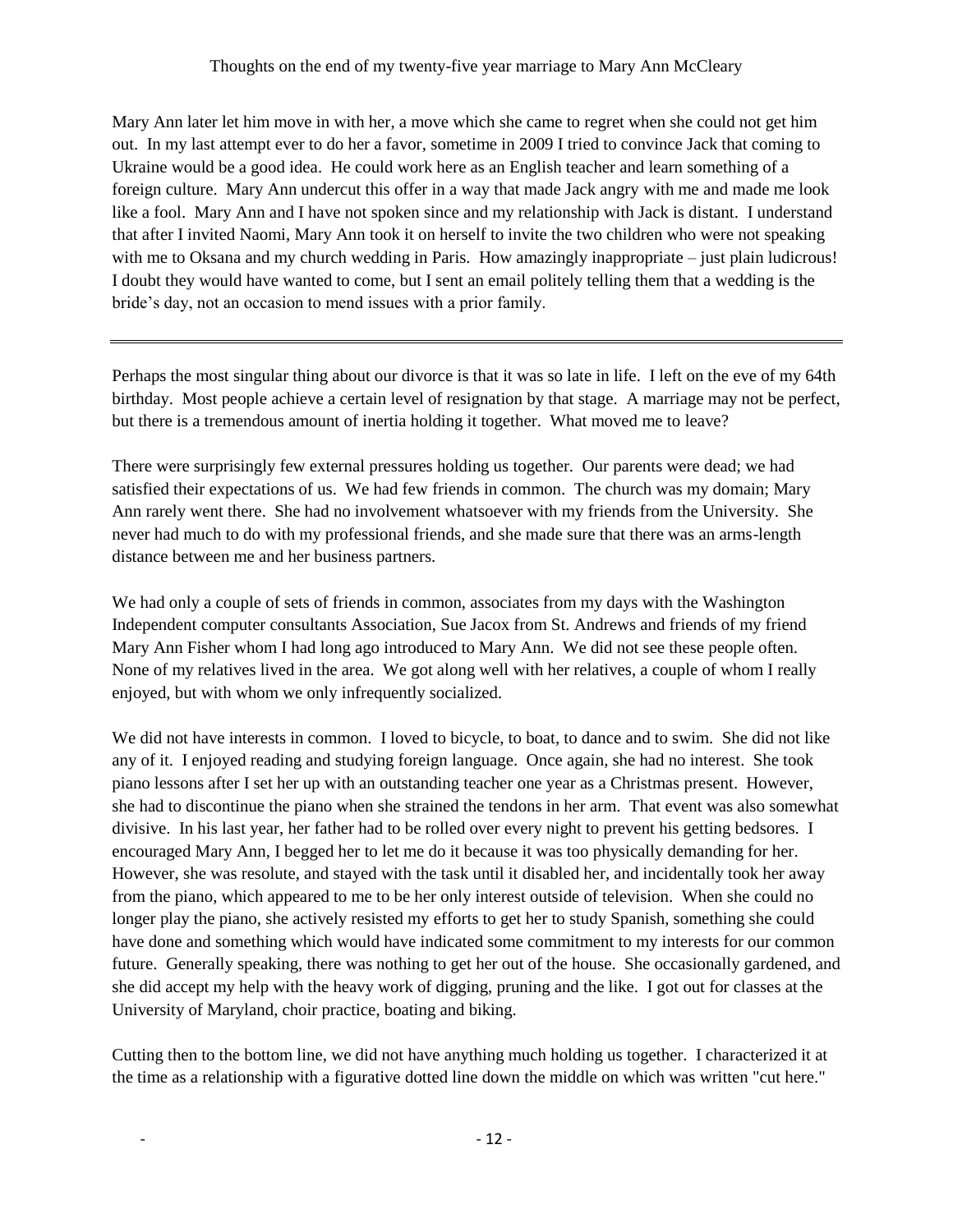I remember one memorable phrase from years ago, a friend of my mother's saying "If I knew I was going to live this long, I would have gotten divorced years ago." We had an empty existence and there was no suggestion that anything would ever change. Mary Ann steadfastly refused to discuss retirement, she resisted any notion that we might ever sell our monstrosity of a house, one which had been excessively large even for a family of five, and she didn't have much interest in travel.

I wanted children in my life. I believe that children are the purpose of our existence. I had long said that success in parenthood is measured in grandchildren. You are successful when your kids are stable enough to marry and raise their own families. In 2006 there was no promise of this. Jack had been saying ever since he was a boy that he had no intention of having a family, and nothing seemed to change. My daughters were so nasty to their boyfriends that I could not believe either of them would ever be asked to get married, and if they were, would produce grandchildren.

In the context of grandchildren, I had mentioned to Mary Ann maybe 10 years back that it didn't look terribly promising for our own grandchildren, and that I might like to get involved in some activity with adoptive grandchildren. She literally shuddered in her vehement rejection of the question. It was totally out of consideration, off the table forever. I do not see that she has any interest in grandchildren. Her mother never had any particular interest in them either. We never dropped the kids off with the grandparents so we could do something. When Mary Ann's mother was dying of cancer I proposed that our kids should go and say goodbye to their grandmother. Both Mary Ann and her mother ferociously rejected that suggestion. She played no significant role in any of her grandchildren's lives, except for the granddaughter, Shawn, whom she was

- - 13 -

## Status Ten Years After Leaving

None of my children are married. The prospect of grandchildren looks as dim as ever.

Jack is living in Portland, supposedly working as a drug counsellor. He is invisible on social media, has not answered my email for five years. Though the Internet indicates that he can be contacted through a counsellor referal agency, they do not recognize his name.

Suzy appears to be sharing an apartment in Husby, a suburb of Stockholm with a large population of Somalis, Eritrians, Iraqis and Afghanistanis. Last I heard she was studying to be a social worker – only about 20% of such immigrants are employed. She, too, is invisible on social media and does not return my emails.

Mary Ann has not returned my calls or email for seven years. I have called and written her on major matters such as Naomi's divorce and minor ones such as to request that she send us the Seibert family Christmas ornaments so I can share a bit of family history with my son Eddy. No answer.

Naomi and I talk. She is successful in a job that she loves. More than that, she has taken control of her life.

I think a lot about how their upbringing contributed to my children's present situations. Some blame has to go to us parents, but much of it should go to their society. I have reviewed many books on the topic, most recently ["Save the](https://www.amazon.com/review/R1GEN1ZH6LHYJY/ref=cm_cr_rdp_perm?ie=UTF8&ASIN=1400065798)  [Males,](https://www.amazon.com/review/R1GEN1ZH6LHYJY/ref=cm_cr_rdp_perm?ie=UTF8&ASIN=1400065798)" ["The War Against Boys,](https://www.amazon.com/review/R110I6HNWKOADM/ref=cm_cr_rdp_perm)" and ["The Gardener and](https://www.amazon.com/review/R3K9R8MB9RX93H/ref=cm_cr_rdp_perm)  [the Carpenter."](https://www.amazon.com/review/R3K9R8MB9RX93H/ref=cm_cr_rdp_perm)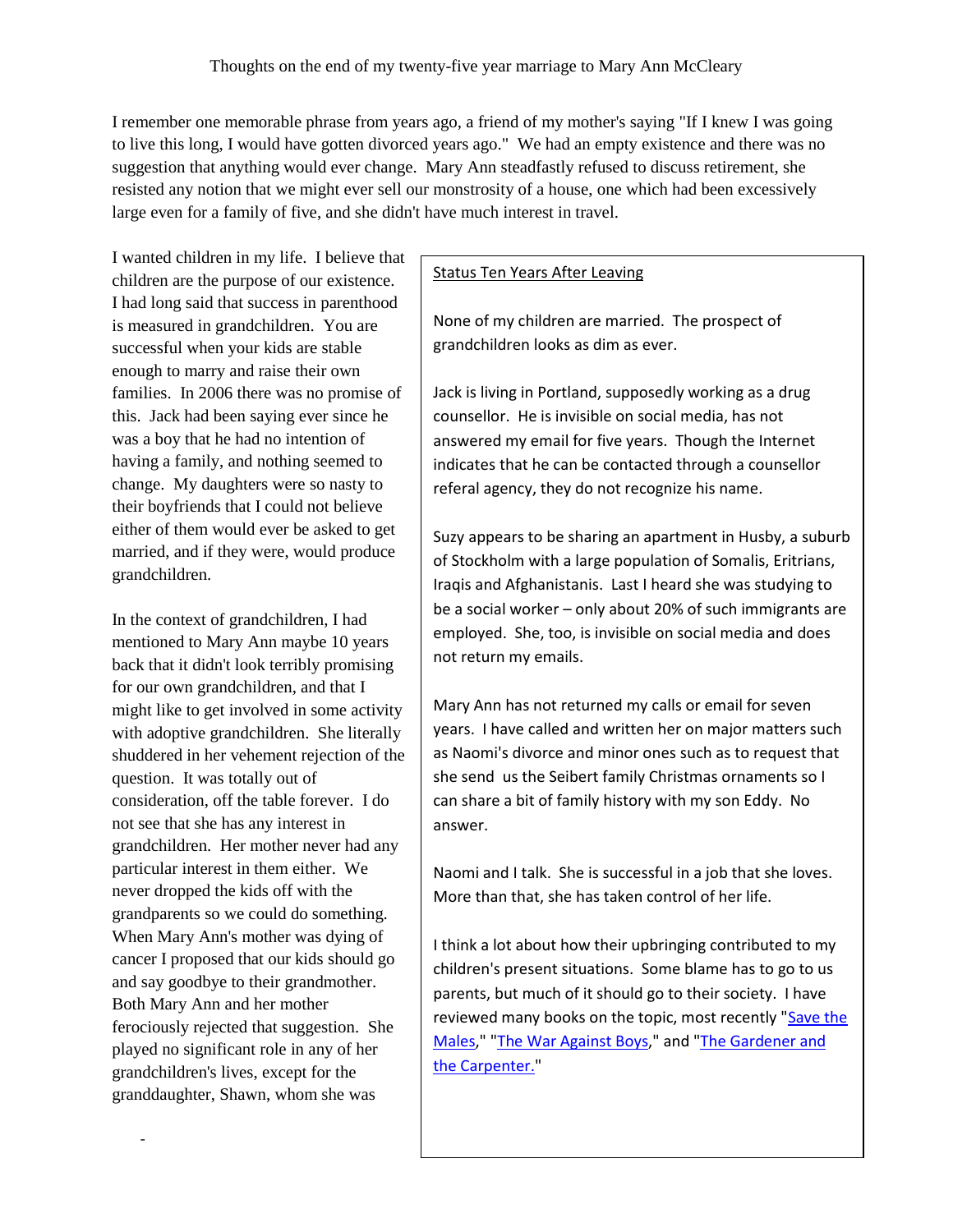forced against her will to raise, who grew into a hellion, from whom nobody has heard since her grandfather died in 2005. As Mary Ann herself grows older, the thing she talks about is security in retirement, not about grandchildren, and not about travel or enjoying lif[e. Japanese have a different view](http://www.grahamseibert.com/lovesick_japan.doc)  [of romance,](http://www.grahamseibert.com/lovesick_japan.doc) and over time I came to appreciate how Japanese Mary Ann was.

I concluded that if they were going to be any children in my life, it would not involve Mary Ann. In fact, it did not appear that I could do much at all meaningful all remaining married to her. Inertia would have been the only thing to keep me in the marriage. I had been working to keep myself in good physical condition all my life, and this was the moment to take advantage of it. I still felt young at 64, and I resolved to prove that I could still be young. I left.

I lived the single life as a divorcing man in Rockville for only 10 months. I am a quick study. Within three months I had pretty much determined that there were not likely to be any women with children, or who wanted children, who wanted to marry me. In fact, there were very few who wanted anything to do with marriage, and even fewer who would have treated it as an honest partnership. There were some who would've liked a bit of financial support in their declining years.

I got to know the bar scene quite quickly, and equally quickly concluded that older divorced guys were a drug on the market, and that even had I been quite a bit younger there were no women who were interesting in the first place. I took dance lessons. Pretty much the same story. I joined all of the Internet dating sites, and wrote some fairly clever ads for craigslist. I bought tickets to the opera and ballet and advertised for cultivated ladies to accompany me. A couple of pleasant women answered, but they were, as one says on singles sites, BBW. Broadly built women; 200 pounds and up. I treated them like ladies, but certainly could never have considered any sort of romance.

I had two roommates in my house in Rockville, Lan and Christie, a couple of delightful young women in their late 20s. Lan especially invited a number of friends by the house. We got along quite well, conversing easily at barbecues and parties. My read on the situation was that they would have never considered me as a romantic interest. Every young woman applies some sort of an eligibility template to men she meets. That template is to a large degree culturally defined, and American culture simply would not admit a guy my age as a boyfriend or potential husband.

It was no more than three months after moving out that I concluded I would go overseas. I took a vacation in Costa Rica in April and took a hard look at the possibilities there. Although I love the country, I didn't see much promise of meeting a woman who would consider herself an equal partner in a marriage. By that time I had ordered some Russian language tapes from Pimsleur and resolved that I would at least take a look at Ukraine, Russia and Moldova. As summer approached, and Mary Ann and I appear to be closer to a divorce settlement, I investigated language schools.

Russia has a reputation of being a country of fairly hard-edged people. Besides that it is cold, and getting a visa is expensive and difficult. Ukraine and Moldova looked like better bets. Moldova is a small place without much in the way of language schools. It came down to two Ukrainian cities, Odessa and Kiev. When Mary Ann reneged on the divorce agreement upon which we had shaken hands, I immediately